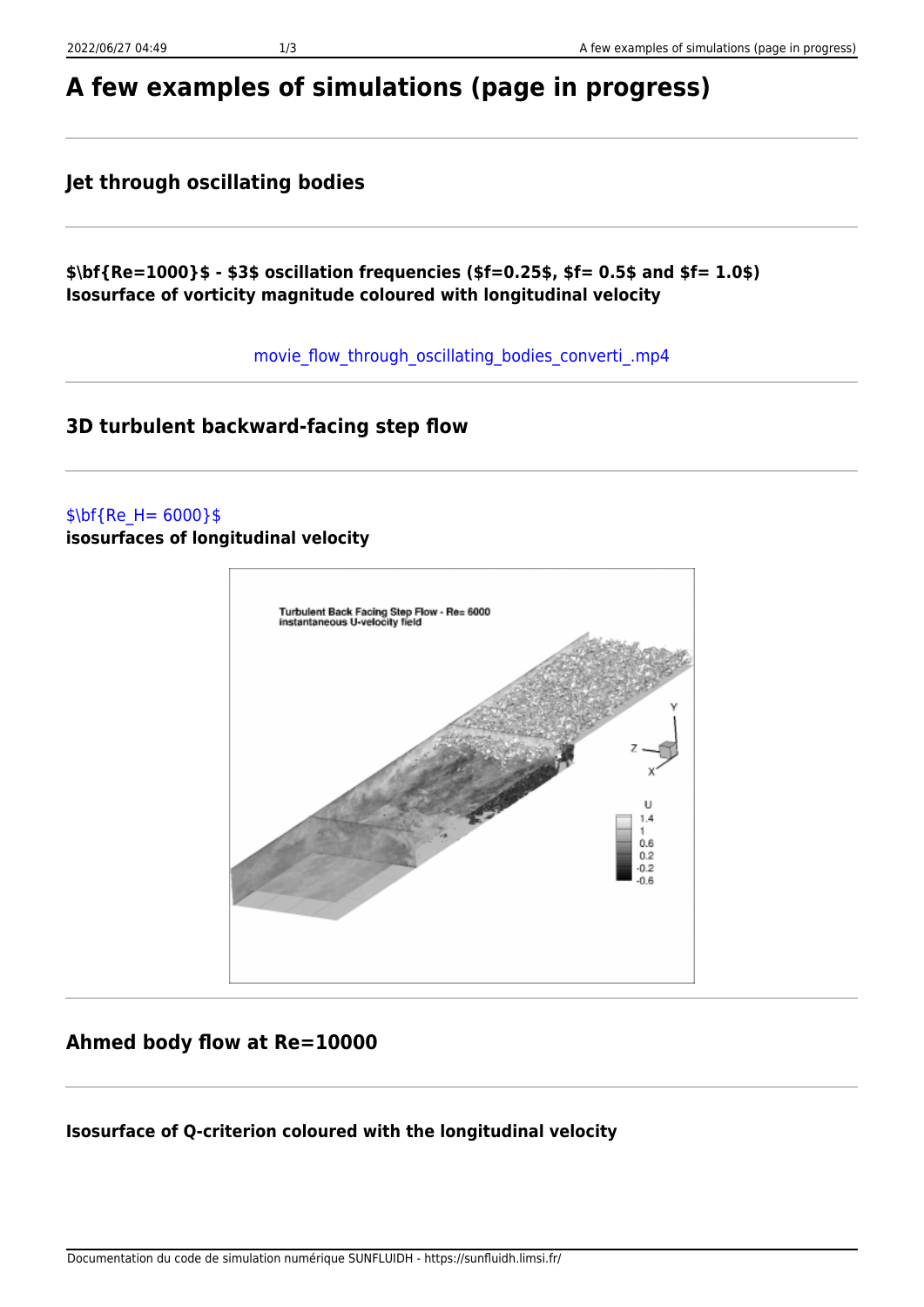#### **Front side view**

[Front side view](https://sunfluidh.limsi.fr/_media/sunfluidh:movie_cav3d_r2_re7826_fsview_mq.mp4?cache=)

**Downwards view**

[Downwards view](https://sunfluidh.limsi.fr/_media/sunfluidh:movie_cav3d_r2_re7826_dwview_mq.mp4?cache=)

**Upwards view**

[Upwards view](https://sunfluidh.limsi.fr/_media/sunfluidh:movie_cav3d_r2_re7826_uwview_mq.mp4?cache=)

#### **Surface strained flow in 3D cylindrical geometry**

**Velocity magnitudes (top and left) and 2 isosurfaces of helicity (right)**

marangoni re5600 lh45e-1.mp4

**2D Flow past an oscillating cylinder**

**Vorticity field for 2 frequencies**

oscillating cyl\_vorticity\_cmpf0.95\_f1.2\_a0.5.mp4

**3D shear-layer driven cavity flow (1)**

\$\bf{Re= 7826}\$ **- Simulation with upstream forcing term isosurface of Q-criterion coloured with velocity**

[movie\\_cav3d\\_r2\\_re7826\\_forcing.mp4](https://sunfluidh.limsi.fr/_media/sunfluidh:movie_cav3d_r2_re7826_forcing.mp4?cache=)

**3D shear-layer driven cavity flow (2)**

\$\bf{Re= 7826}\$ **- Simulation without upstream forcing term**